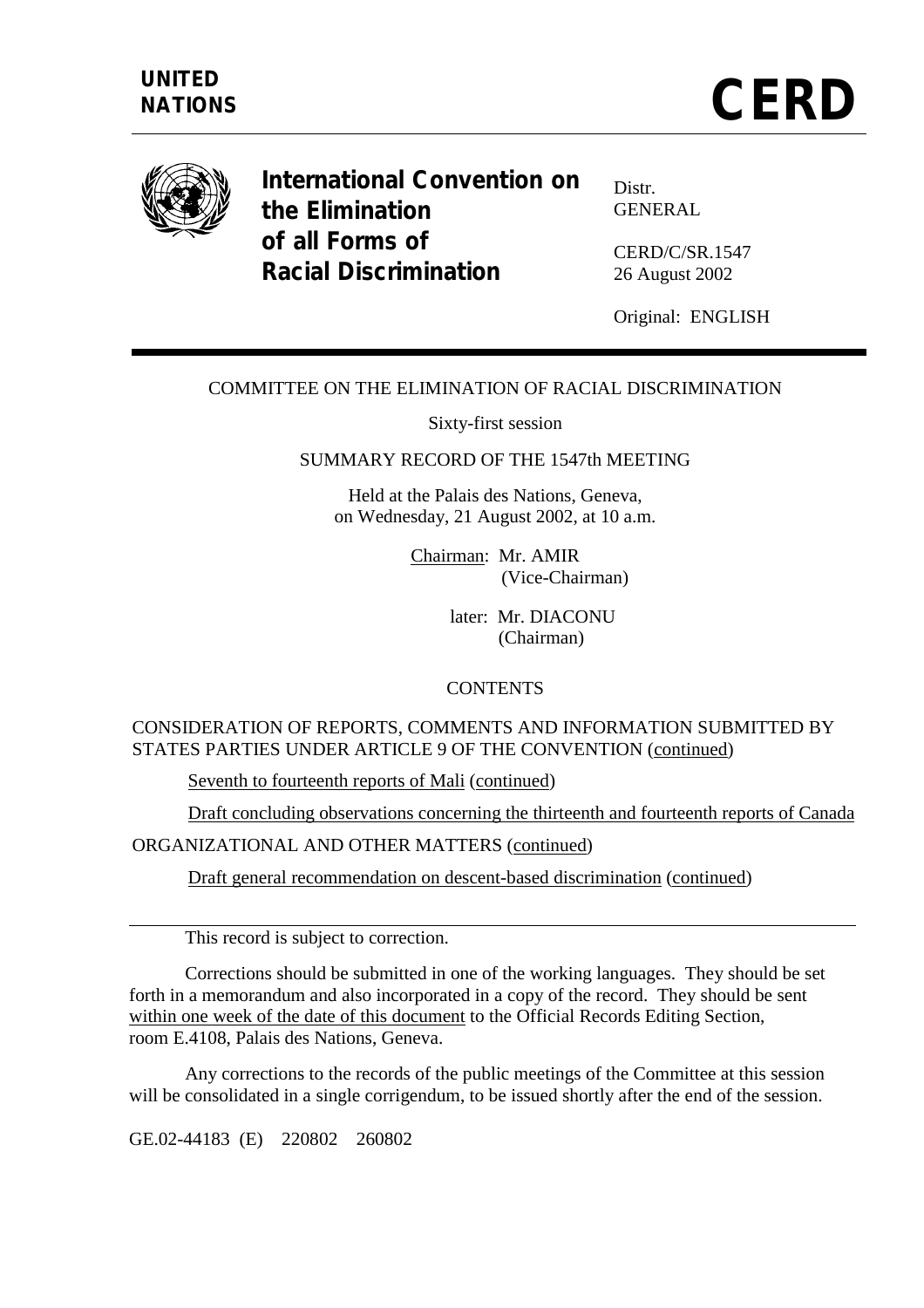# In the absence of Mr. Diaconu, Mr. Amir, Vice-Chairman, took the Chair.

## The meeting was called to order at 10.10 a.m.

# CONSIDERATION OF REPORTS, COMMENTS AND INFORMATION SUBMITTED BY STATES PARTIES UNDER ARTICLE 9 OF THE CONVENTION (continued)

# Seventh to fourteenth reports of Mali (continued) (CERD/C/407/Add.2)

# 1. At the invitation of the Chairman, the members of the delegation of Mali resumed their places at the Committee table.

2. Mr. COULIBALY (Mali), responding to Committee members' questions, said that the Government of Mali appreciated the Committee's concern about its difficult economic situation. On the subject of descent-based discrimination, he said that the existence of a caste system in Mali entailed no discrimination of any kind. The system bore no relation to the Indian one. Members of castes were never shunned by other social groups and participated in public and professional life at the highest levels. Among them were political leaders, government officials, members of the army and the security forces, major economic actors and members of the diplomatic corps. Such castes were only evident during such ceremonies as marriage and baptism, for example. Furthermore, the Government in no way encouraged or sustained the caste system, and it was felt that over time such practices would be abandoned. The Government ensured that all citizens respected the Constitution and laws of Mali, and racial discrimination played no role.

3. The National Advisory Commission on Human Rights worked on a regular basis with the competent authorities to promote human rights. The Ombudsman also played a strong role in protecting human rights. He had, for instance, intervened in the case of a pharmacist whose business had been closed down by administrative error; with the assistance of the Ombudsman, the pharmacist had sued the State, which had been obliged to pay him compensation. Another example was the case of a government official who had been refused university admission, also an administrative error. In that case, the Ombudsman had contacted the Rector and the official had been admitted.

4. The mission undertaken in 1997 at the request of Mali by the Office of the High Commissioner for Human Rights had resulted in progress in all the identified objectives, and an exchange of communications had followed.

5. The Government had launched a National Poverty Reduction Strategy, which aimed to enhance growth, increase competition and create favourable conditions for the participation of the population in the benefits of growth while ensuring their access to basic social services. The strategy had three thrusts: stronger economic growth; greater human and social development; and enhanced institutional development for good governance.

6. With regard to the National Poverty Reduction Strategy, the implementation of articles 2 and 4 of the Convention, and the Committee's warning to the Malian Government in 1994 that the ban on political parties and associations formed on a regional or ethnic basis could run the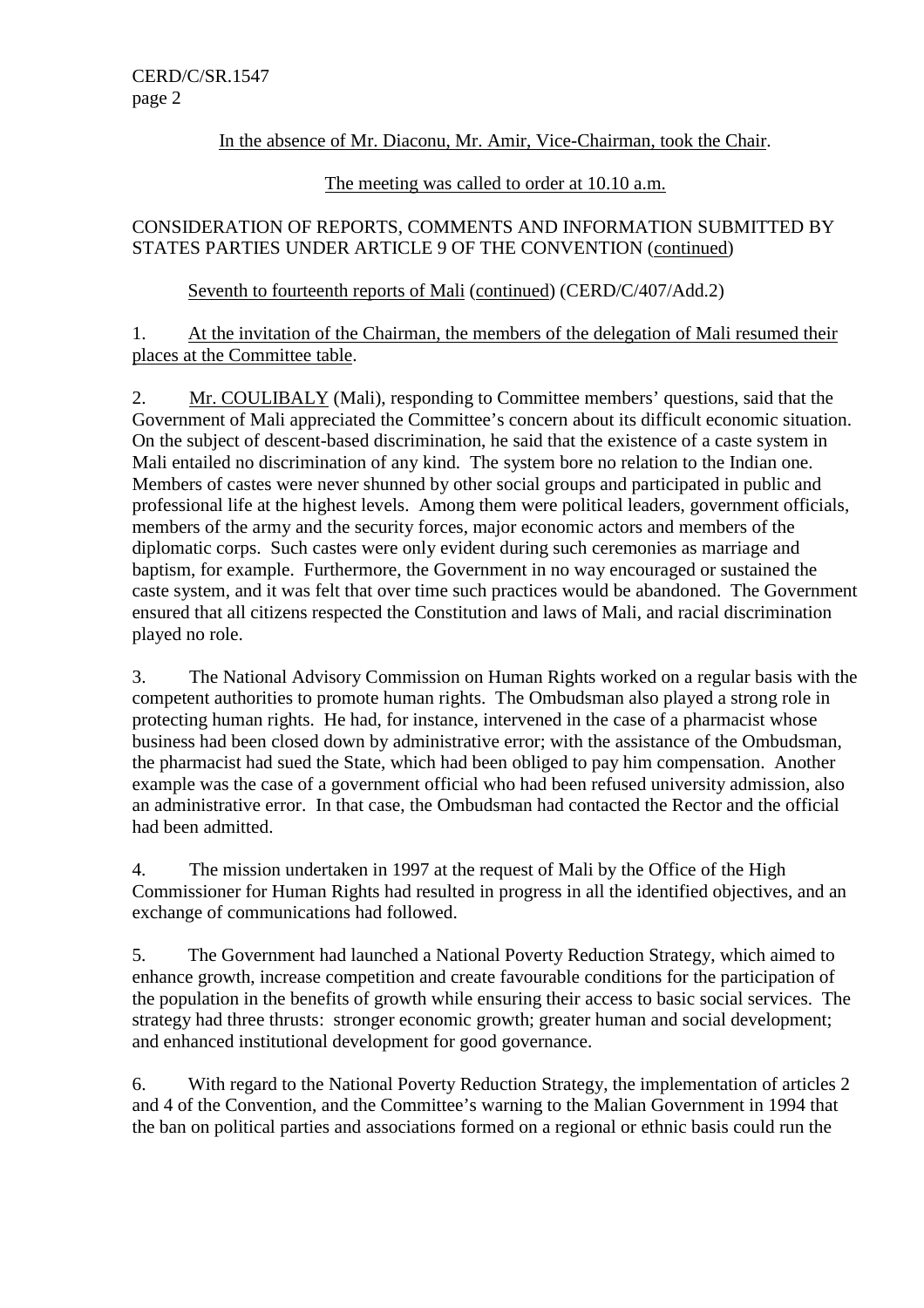risk of becoming the instrument used by one ethnic group against another or by the State against one ethnic group, he said that, in the view of the Government of Mali, tolerance toward political parties or associations formed on a regional or ethnic basis could well destabilize national cohesion and the harmony existing between ethnic groups and regions. The State must ensure that such associations did not provide the occasion for ethnic groups insidiously to attack each other. At the same time it was aware of the need to pay special attention to the relevant jurisprudence and to reports of discriminatory actions.

7. With respect to the talibés, and the garibous he said that a number of legal provisions on the rights of children had been adopted by Mali, which addressed the situation of such children. In addition, a national anti-begging programme had been launched. The Government had instituted national children's councils throughout the country; recently the children themselves had discussed the question of street children. The Government had also created a children's city, had established listening and placement centres, and was preparing a report for the Committee on the Rights of the Child. Mali had ratified all international instruments related to the rights and protection of children, including the Optional Protocol on the involvement of children in armed conflict and the Optional Protocol on the sale of children, child prostitution and child pornography. It had also concluded treaties with Côte d'Ivoire on cross-border traffic in children, and was in continual contact with Burkina Faso on that subject. Legislative and regulatory texts had been adopted with a view to controlling the departure of Malian children from the national territory. Moreover, Mali had participated in various international conferences related to the protection of children, and had taken certain measures as a result.

8. According to recent census figures, women made up just over half of the Malian population. Only 28 per cent of all marriages were polygamous. The Government of Mali had participated in successive World Conferences on Women, had supported the United Nations Decade for Women, and had ratified the Convention on the Elimination of All Forms of Discrimination against Women. As a consequence of the Fourth World Conference on Women, held in Beijing, Mali had identified six priority areas for the advancement of women. In 1997, the Commission for the Advancement of Women had become the Ministry in charge of the Advancement of Women, Children and the Family. Among the measures taken to promote the education, health and economic potential of women and to lift the barriers to their advancement was the establishment of a joint government and civil society committee, an inter-ministerial coordinating committee on the promotion of women, children and the family, and a women's rights guidance committee. In addition, national, regional and subregional offices and services for women had been instituted, as had training centres for rural women leaders and a programme to support equality between men and women; technical counsellors on gender-related issues had also been appointed at the ministerial level. A pilot programme on the role of women in peacekeeping operations had been launched by agreement between the Governments of Mali and Canada, a project of significant interest given the growing participation of Malian soldiers in peacekeeping operations throughout the world.

9. Nearly 91 per cent of all Malian women between the ages of 15 and 49 had been subject to female genital mutilation. Efforts were under way, however, to persuade practitioners to turn in their knives in exchange for assistance in establishing micro-projects or in training for other professions.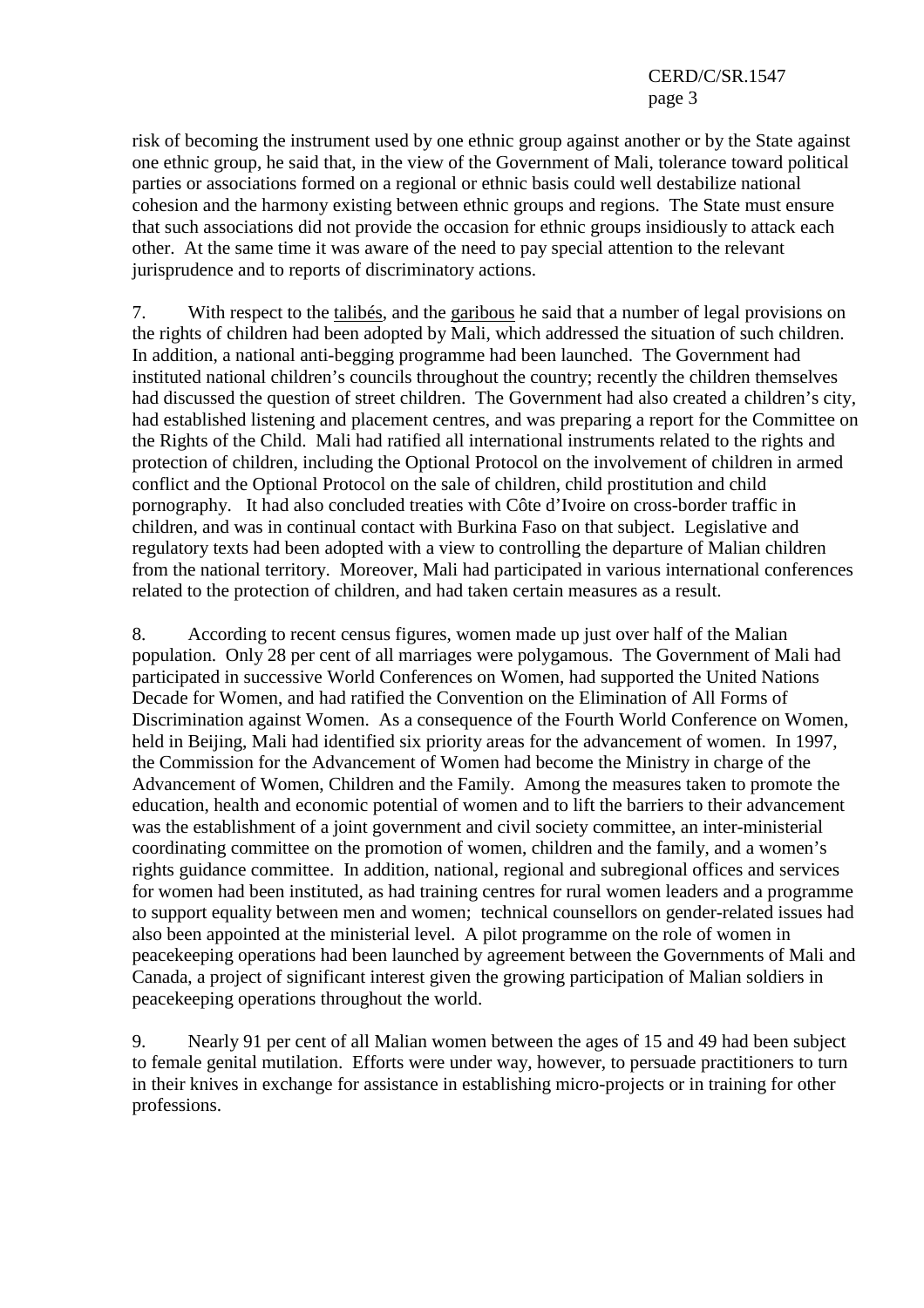10. The blood ritual involved an exchange of oaths, and the drinking of the blood of elders by younger warriors; its purpose was to dissolve the barriers between members of a group before they went to war. It was also related to family names.

11. With respect to article 6, the Committee would be provided with information on any and all complaints lodged or judicial actions initiated in connection with racist offences. Regarding article 7, the Government was undertaking efforts to improve the literacy rate, in particular in rural areas, where 34 per cent of the population could not read or write. It was also taking measures to provide electricity and running water in homes and schools, as well as such services as micro-irrigation, with a view to easing women's work, increasing their income and enabling them to participate in village affairs.

12. The Government of Mali joined in the unanimous international condemnation of the terrorist attacks of 11 September 2001. It had taken special measures, in conjunction with the United States Government, to increase security for that country's embassy in Bamako. It was doing all it could; there was nothing more to be said. Mali had participated in the World Conference against Racism held in 2001 and agreed that the international community should make every effort to combat racism in all its forms.

13. Mr. de GOUTTES (Country Rapporteur) said that he welcomed the resumption of the dialogue with Mali after a lapse of 15 years. He thanked the delegation for its replies to the Committee's questions, while regretting that no members of the Government had travelled from Bamako for the consideration of the report. The report contained much useful information concerning the ethnic composition of Mali, a mosaic or melting pot of nomadic and sedentary peoples. He welcomed the reassuring information provided by the delegation on the situation of the Tuareg people, and the useful clarifications on the economic and social realities and legal framework of the country.

14. Although the report provided a full description of the constitutional and legislative texts that prohibited racism, it gave no information on the implementation of those texts in practice. He commended the inception of human rights training for officials, the promotion of ethnic languages, the strengthening of press freedoms, and the growing role of non-governmental organizations (NGOs). He noted that, in general, the rural population was at a disadvantage in relation to the urban one.

15. In preparation for the next periodic report, the Government should focus its attention, in particular, on the place of the Convention in the national legal hierarchy, and on the possibility for an individual to invoke that instrument before the courts. It should also give priority to the National Poverty Reduction Strategy. In addition, it should focus on the practical implications of legislation related to article 4 of the Convention, and gather information on complaints and legal proceedings regarding violations of article 6. It should provide more information on child victims of exploitation, on the situation of rural women, and on the impact of HIV/AIDS and other endemic diseases on the population of Mali. Historical information on the blood rite described by the delegation would also be welcome.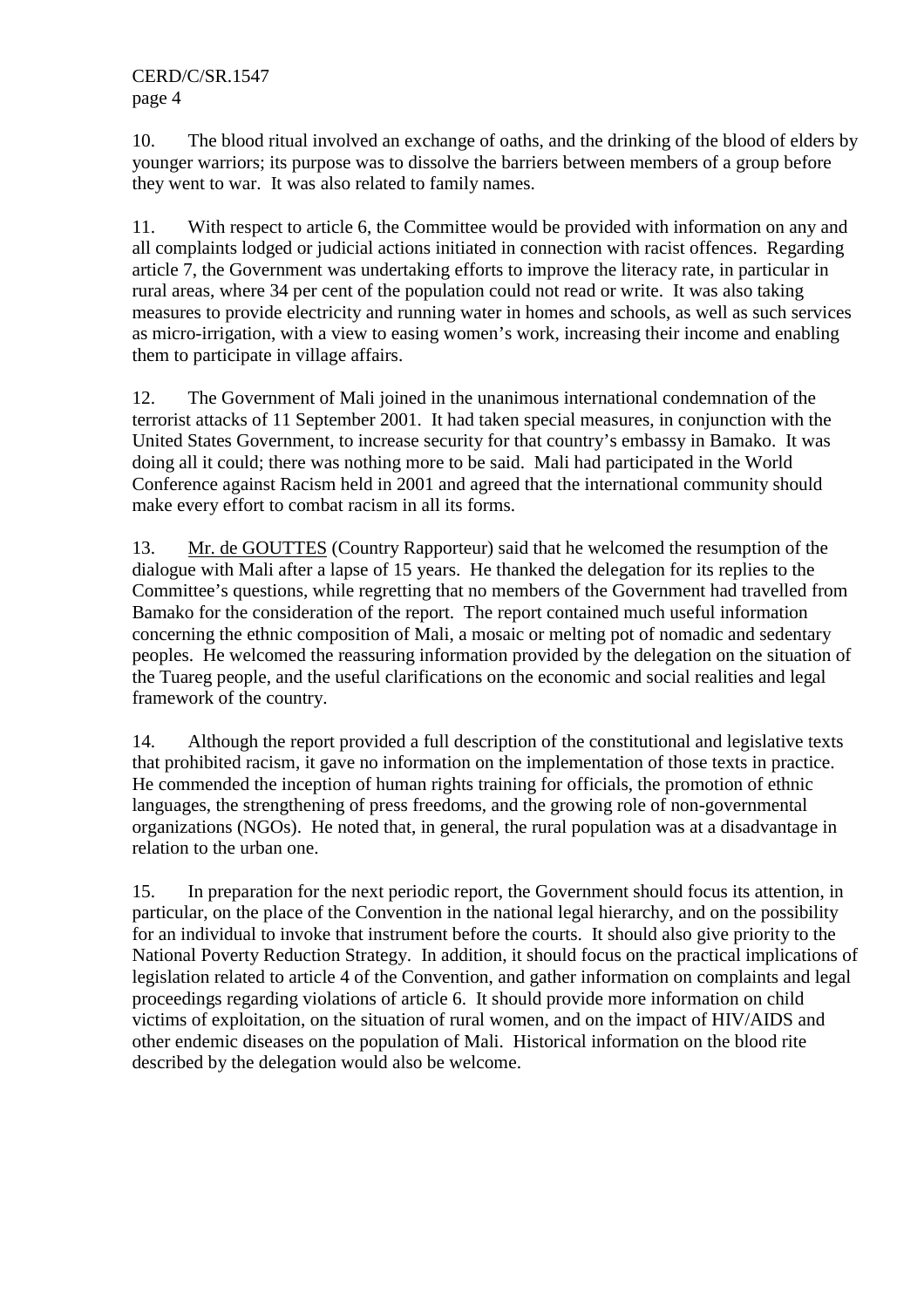16. The Government should clarify its approach toward the persistence of castes based on family or trade. It should also describe what measures it was taking to inform the public of the Committee's observations and recommendations, and was invited to consider both the declaration under article 14 of the Convention and the amendment to article 8.

17. The CHAIRMAN, thanking the delegation, said that the Committee looked forward to further dialogue with the reporting State.

18. The delegation of Mali withdrew.

The meeting was suspended at 10.50 a.m. and resumed at 11.05 a.m.

19. Mr. Diaconu took the Chair.

 Draft concluding observations concerning the thirteenth and fourteenth periodic reports of Canada (continued) (CERD/C/61/Misc.1/Rev.1)

20. The CHAIRMAN invited the Committee to resume its consideration of its draft concluding observations concerning the thirteenth and fourteenth periodic reports of Canada.

21. Mr. ABOUL-NASR said that, as a general observation, the draft concluding observations contained too many references to Aboriginal peoples at the expense of other minority groups. He was particularly concerned that not enough space had been devoted to the discriminatory treatment of Muslims in Canada after the terrorist attacks of 11 September 2001.

22. The CHAIRMAN said that he tended to agree, but it might prove awkward to insert such references in other paragraphs of what was already a lengthy document.

Paragraph 18

23. The CHAIRMAN suggested deleting the sentence about the second generation cut-off rule in the Indian Act.

24. Paragraph 18, as amended, was adopted.

Paragraph 19

25. Mr. LINDGREN ALVES said that the paragraph was overly specific and should be deleted.

26. Mr. HERNDL (Country Rapporteur) said that, although it was a matter of some concern that the Aboriginal peoples had boycotted the consultation process on the First Nations Governance Act, the Canadian Government appeared to be well aware of its responsibilities and, as he understood it, would attend to the matter before submitting its next report. He was therefore inclined to delete the paragraph.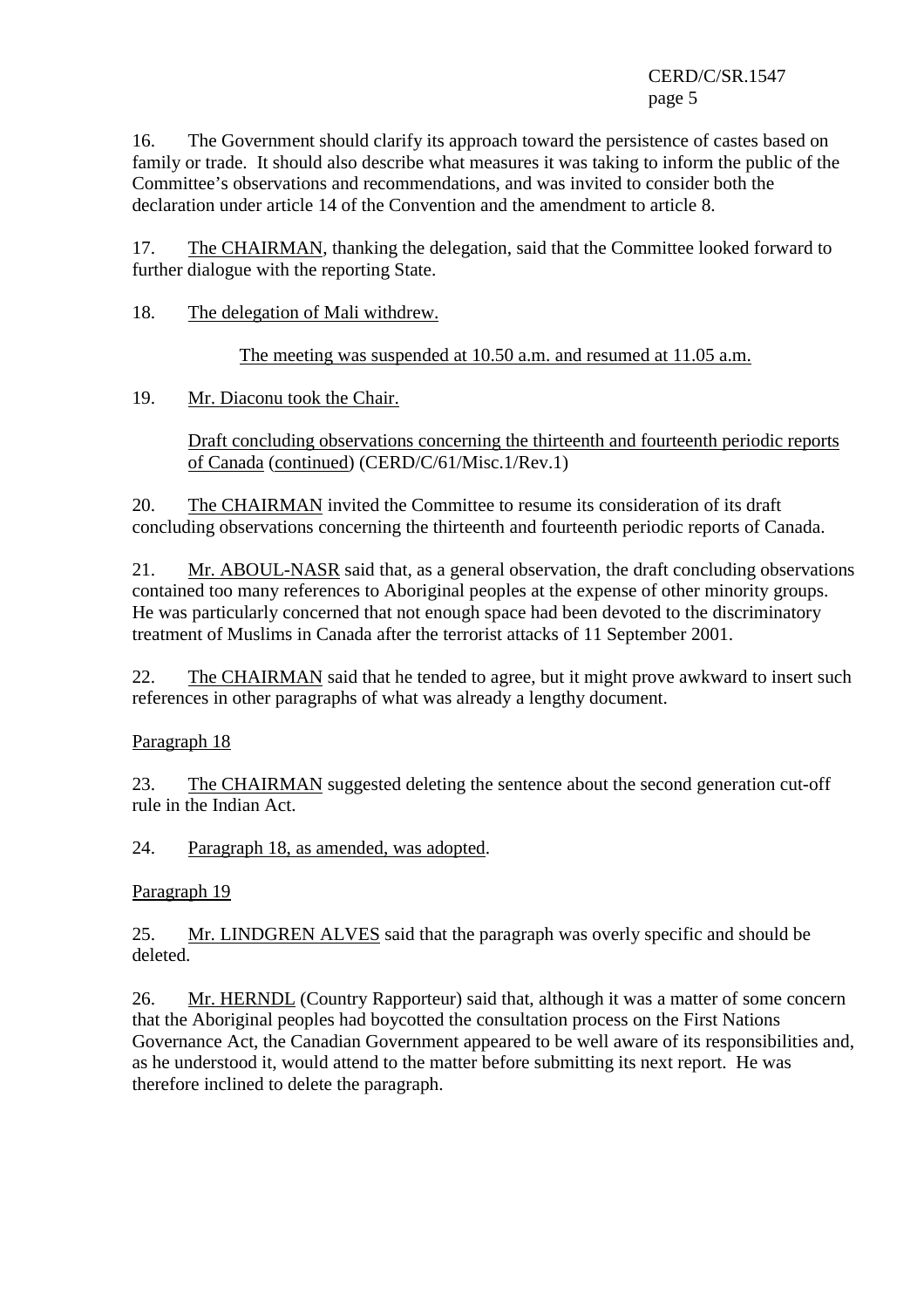27. Mr. KJAERUM said that he would prefer to retain the paragraph, if only to signal the Committee's concern that such an important government initiative had been boycotted by the very people it was supposed to benefit.

28. Mr. LINDGREN ALVES, speaking from personal experience in Brazil, said that the reasons why indigenous peoples opposed government initiatives and programmes were not always clear.

29. The CHAIRMAN said he took it that the majority of members favoured deletion of the paragraph.

30. Paragraph 19 was deleted.

Paragraphs 20 and 21

31. The CHAIRMAN, supported by Ms. JANUARY-BARDILL, suggested that paragraphs 20 and 21 should be combined.

32. Mr. PILLAI said that the issues raised in the two paragraphs were so important they should both be retained.

33. Mr. ABOUL-NASR said that they should be deleted since they both concerned isolated cases.

34. Mr. HERNDL (Country Rapporteur), following a suggestion by

Mr. LINDGREN ALVES, proposed that paragraph 20 should be deleted and paragraph 21 redrafted to read "The Committee reiterates its concern about the high rate of incarceration of, violence against and death in custody among Aboriginals and people of African and Asian descent, and recommends that the next periodic report of the State party contain information on the efficiency of programmes adopted with a view to reducing these phenomena, and on the result of any inquiries undertaken."

35. Paragraph 20 was deleted and paragraph 21, as amended, was adopted.

Paragraph 22

36. The CHAIRMAN suggested that the last sentence of the paragraph should be deleted.

37. Paragraph 22, as amended, was adopted.

Paragraph 23

38. The CHAIRMAN suggested that paragraph 23 should be deleted and partially merged with paragraph 27.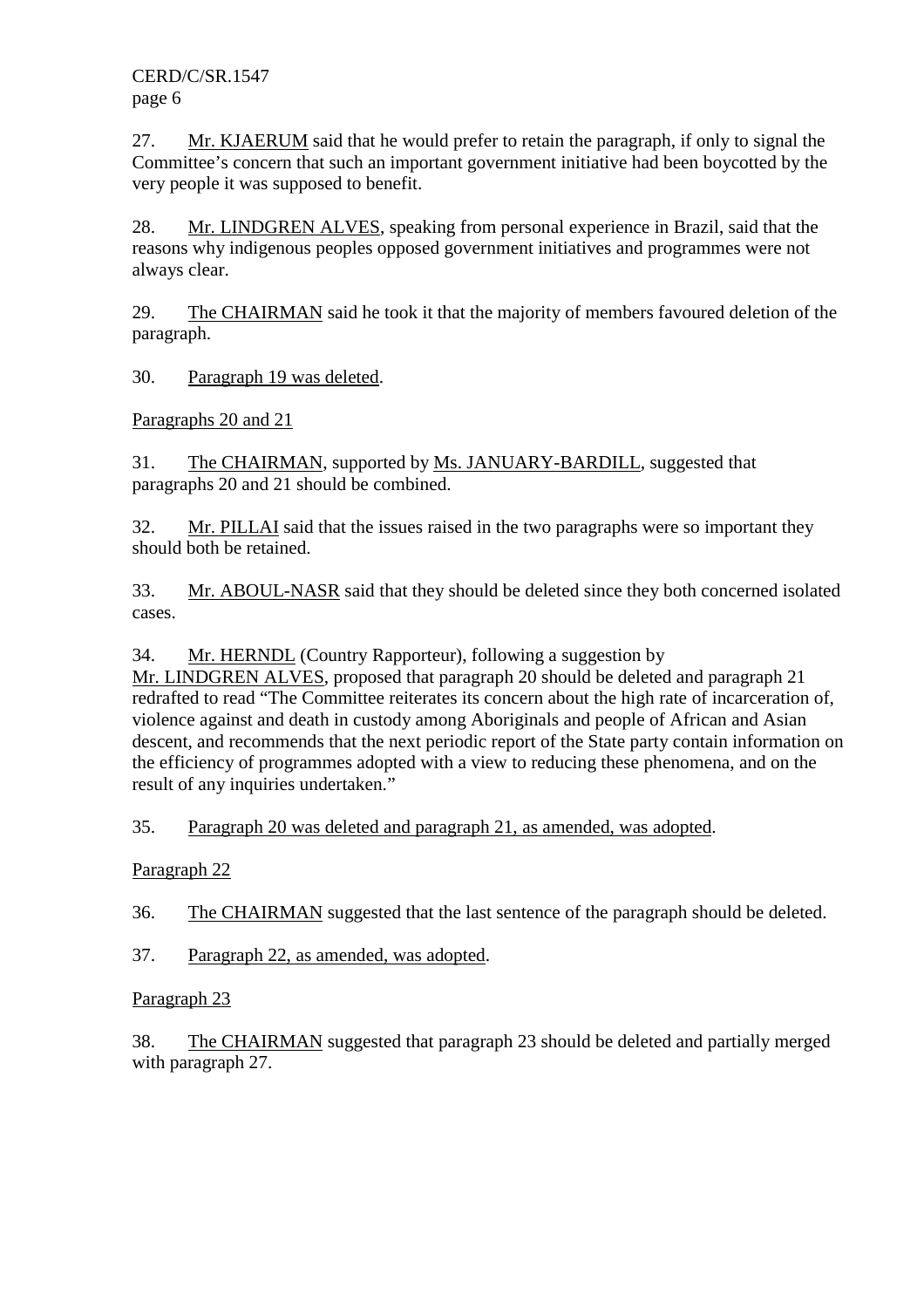39. Mr. HERNDL (Country Rapporteur) said that, although he had no objection in principle to combining the two paragraphs, they had originally been drafted separately because they touched on different articles of the Convention.

40. Paragraph 23 was deleted.

Paragraph 24

41. Mr. THORNBERRY queried the phrase "somewhat excessive" in the first sentence

42. Mr. HERNDL (Country Rapporteur) agreed that another formulation was needed, as "excessive" was a relative concept. The final sentence should also be deleted.

43. Mr. PILLAI proposed the wording "the present level of the right of landing fee".

44. Mr. BOSSUYT said that, given that most of Canada's population was composed of migrants, he was unhappy about the use of the word "migrants" in the second sentence. "Illegal immigrants" would perhaps be more accurate.

45. Mr. KJAERUM said that he favoured deletion of the second sentence containing the word "migrants", since the Committee lacked sufficient information on which to base its assertion. He assumed that, nowadays, most immigrants to Canada were of African or Asian descent, so it was hardly surprising from the statistical point of view that those groups should account for the majority of expulsions.

46. Mr. HERNDL (Country Rapporteur) said that the information which the Committee had received indicated that blacks accounted for most of the expulsions, but it was certainly true that the claim had not been substantiated. Nevertheless it was a matter to which the Committee's attention had been drawn.

47. Mr. ABOUL-NASR said that none of the statements made by the Committee in its concluding observations was ever backed up by proof. But the point was that an exchange of views had taken place with the State party, the matter had been raised and the reporting State had responded.

48. The CHAIRMAN suggested replacing the word "migrants" by the word "foreigners" in the second sentence.

49. Paragraph 24, as amended, was adopted.

Paragraph 25

50. Paragraph 25 was adopted.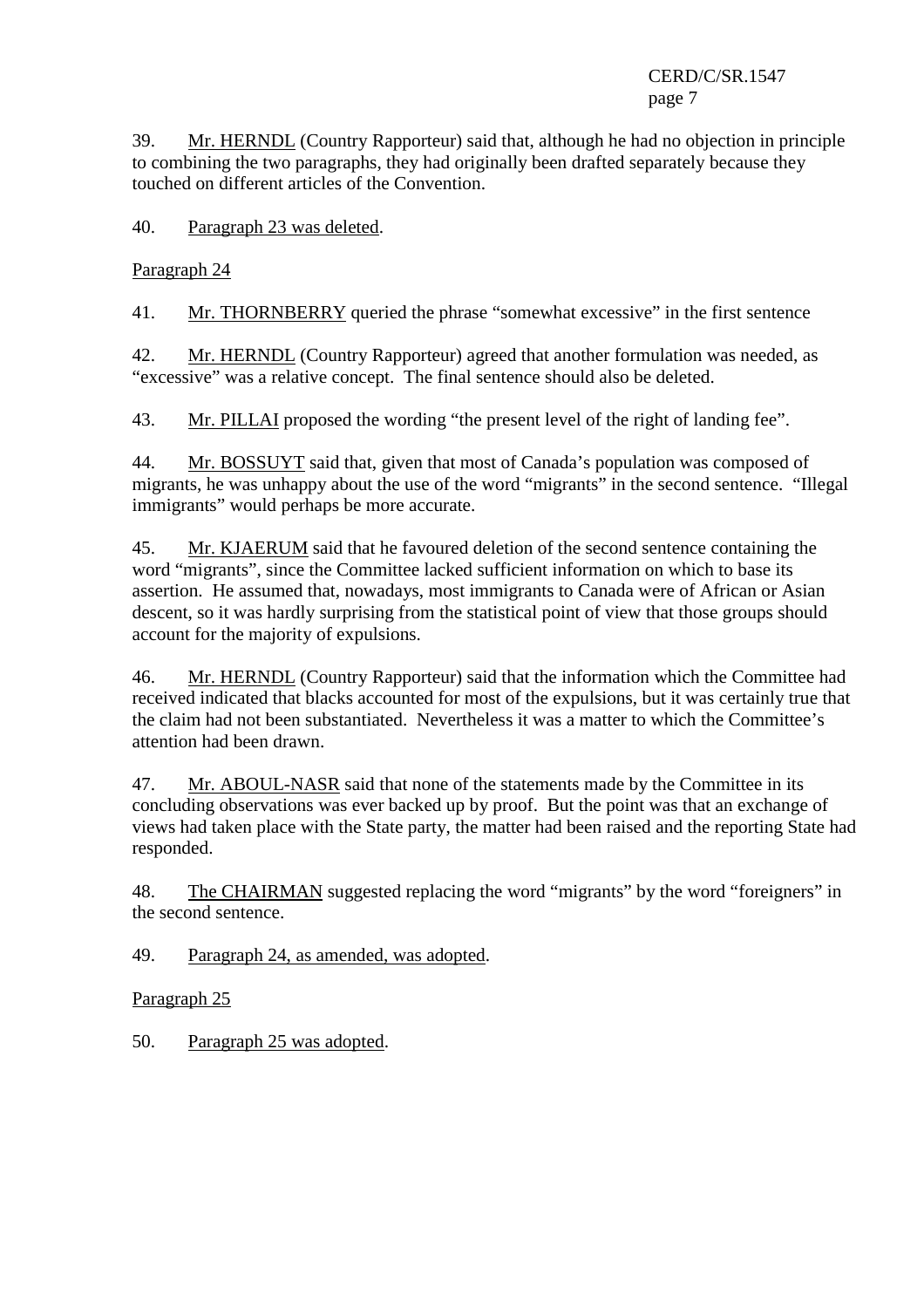Paragraph 26

51. Mr. ABOUL-NASR said that the word "encourages" should be replaced by "requests" in the third sentence.

52. Mr. HERNDL (Country Rapporteur) said that the second sentence should restate explicitly what the Canadian Prime Minister had said at the Ottawa Central Mosque, namely his unequivocal condemnation of any acts of intolerance and hatred against Muslims.

53. Mr. VALENCIA RODRIGUEZ said that the word "disproportionately" should be removed from the last sentence of the paragraph.

54. Paragraph 26, as amended, was adopted.

Paragraph 27

55. The CHAIRMAN suggested that the first sentence of deleted paragraph 23 should be combined with paragraph 27 in the following manner: "The Committee is concerned about information on existing patterns of racial discrimination affecting people of African and Asian descent and about expressions of prejudice in the media against such people, as well as against foreigners and refugees. It is further concerned …".

56. Paragraph 27, as amended, was adopted.

Paragraph 28

57. Mr. YUTZIS said that the first sentence would be clearer if it talked of a "significant", rather than "certain", disparity and if the word "relatively", which was superfluous, was deleted.

58. Mr. ABOUL-NASR said that, to avoid confusion, it should be specified that the human rights commissions referred to were Canadian.

59. Mr. PILLAI said it should also be clarified that they were federal or State commissions.

60. Mr. SICILIANOS said that the basic problem, as explained to him by various Canadian NGOs, was that no appeal was possible against a human rights commission's decision on the inadmissibility of a complaint and the person lodging the complaint then had no access to the courts.

61. Mr. HERNDL (Country Rapporteur) suggested that the term "Canadian human rights institutions" would cover all the federal and State human rights bodies. In his opinion, the main problem - the fact that so few cases were deemed admissible - concerned the working methods of those institutions, which appeared to be suffering from a lack of resources. He did not think it would be appropriate to raise questions about the actual competence of those institutions to decide on the admissibility of complaints under the Canadian Human Rights Act.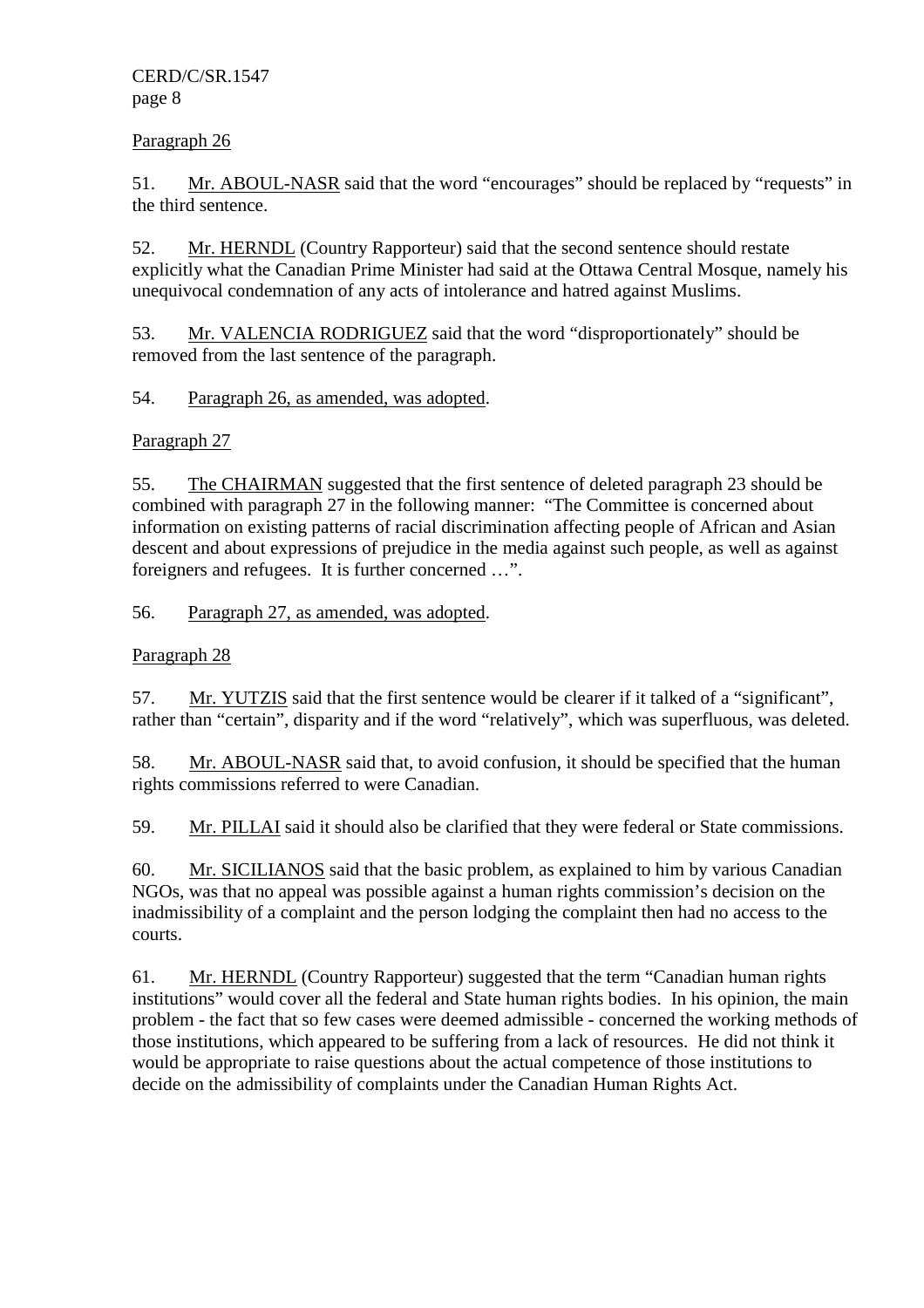62. Mr. SICILIANOS insisted that the denial of access to justice by a decision of a non-judicial body was a systemic problem, not a question of resources.

63. The CHAIRPERSON suggested that the Committee should express its concern that the decisions of the human rights institutions precluded the interested parties from taking their complaints to the courts.

64. Mr. AMIR observed that it was too often the case that States parties were hindered in implementing the Convention by their own legislation, which they should adapt to the requirements of the Convention.

65. Mr. HERNDL (Country Rapporteur) stressed that individuals whose complaints had been deemed inadmissible by one of the human rights commissions could not pursue their case further under the Human Rights Act but they could still lodge civil complaints or press criminal charges in the courts. The screening function performed by the commissions was in fact inspired by provisions of the European Convention on Human Rights for screening out unjustified complaints.

66. Mr. VALENCIA RODRIGUEZ said that the allocation of resources was an internal matter for the State party, and proposed that the second part of the second sentence should be replaced by, simply, "in accordance with article 6 of the Convention".

67. Mr. SICILIANOS agreed with that proposal and suggested that the first sentence should talk of the "discrepancy" between the number of complaints received and the "small number of positive decisions on admissibility". There was a difference between screening out unjustified complaints at the supranational level and denying people access to justice at a very early stage of domestic proceedings.

68. Mr. THORNBERRY supported the suggestions by Mr. Sicilianos, Mr. Valencia Rodríguez and Mr. Yutzis.

69. Paragraph 28, as amended, was adopted.

Paragraph 29

70. The CHAIRMAN suggested that only the last sentence, with the word "therefore" omitted, should be retained.

71. Paragraph 29, as amended, was adopted.

Paragraph 30

72. The CHAIRMAN pointed out that the reservations referred to in the paragraph were not reservations to a treaty but to a political statement, the Declaration and Programme of Action of the World Conference against Racism, and he did not believe it was appropriate for the Committee to comment on a State party's reservations to such a political statement.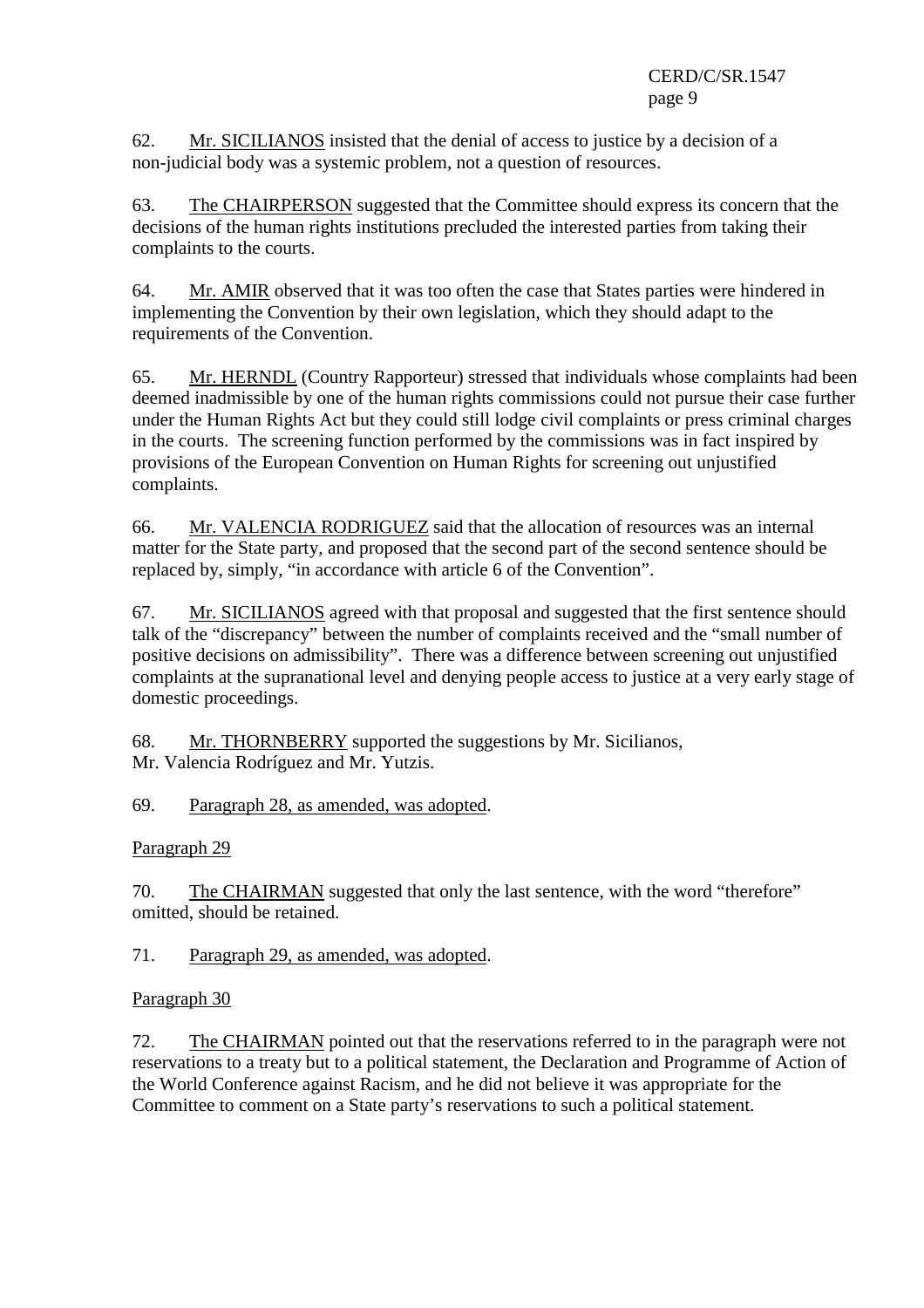73. Mr. LINDGREN ALVES said that the NGOs he had talked to had all insisted that the Canadian Government, while asserting how constructive it had been in the preparations for the World Conference, had refused to support the outcome of the Conference, to the point of abstaining in the vote on it in the General Assembly. Moreover, when questioned by the Committee about the reasons for its reservations, the Canadian delegation had simply replied that they had been widely disseminated, without actually giving any reasons.

74. Mr. BOSSUYT said that the Canadian delegation at the World Conference had clearly indicated that its reservations concerned the paragraph on the Middle East and the question of reparation, and those reservations had indeed been widely disseminated in the report on the Conference (A/CONF.189/12). As those reservations had nothing to do with racial discrimination per se, he agreed with the Chairman that it was not appropriate to refer to them in the concluding observations.

75. Mr. TANG Chengyuan said he, too, felt that such a reference was inappropriate.

76. Mr. YUTZIS pointed out that, even if the reservations had no legal status, they still sent out a strong message.

77. Mr. BOSSUYT said that he did not see how the Committee could possibly refer to the "absence of any more detailed information on those reservations" when the reservations were readily available in the report on the World Conference. He therefore proposed that the phrase "despite the reservations expressed by Canada on those documents" should be inserted after "at national level" and that the last two sentences should be deleted.

78. Mr. VALENCIA RODRIGUEZ supported Mr. Bossuyt's proposal.

79. Mr. DE GOUTTES said he agreed with the thrust of the proposal but suggested that it would be preferable to include a phrase at the beginning of the paragraph such as "Although the State party has expressed reservations on the documents adopted at the World Conference".

80. Mr. LINDGREN ALVES said that, given the Canadian Government's attitude to the outcome of the World Conference, the word "recommends" should be replaced by "insists".

81. Mr. HERNDL (Country Rapporteur) said that the first part of the paragraph was a standard formula to be used in addressing all States parties, but "recommends" could be replaced by "strongly recommends" to reflect the fact that there were special circumstances, namely the State party's reservations to the final documents of the World Conference.

82. Paragraph 30, as amended, was adopted.

Paragraph 31

83. Paragraph 31 was adopted.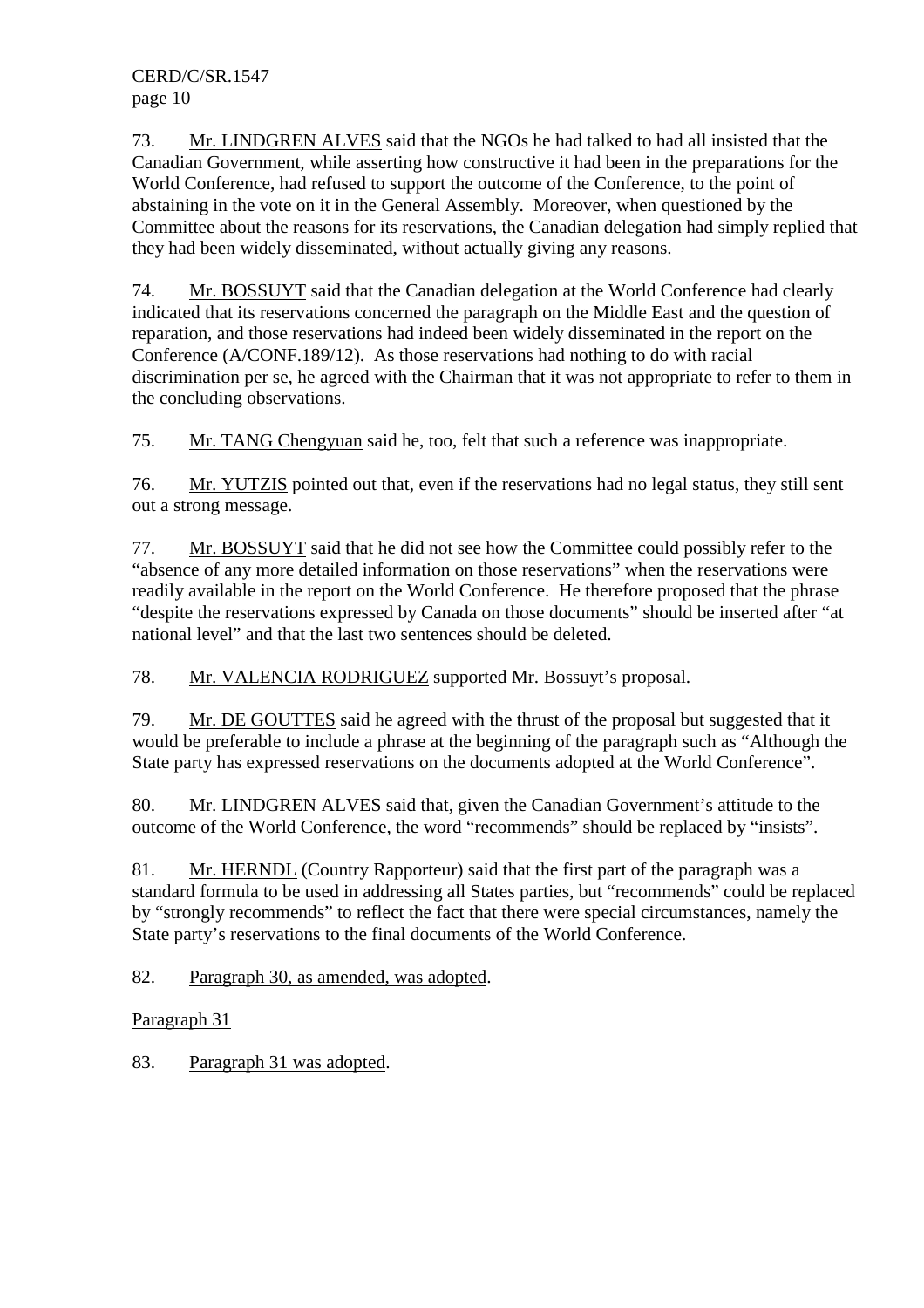Paragraph 32

84. Mr. BOSSUYT said that the date in the last sentence of the paragraph should be corrected to reflect the normal gap between periodic reports.

85. The CHAIRMAN suggested that the first sentence should read: "The Committee requests that, when drafting the next report, the Canadian Government should follow the sequence of the articles of the Convention, and include subsections on measures adopted at all levels by provincial and territorial governments", and that the following two sentences should be deleted.

86. Paragraph 32, as amended, was adopted.

87. The draft concluding observations concerning the thirteenth and fourteenth periodic reports of Canada as a whole, as amended, were adopted subject to minor drafting changes

ORGANIZATIONAL AND OTHER MATTERS (agenda item 4) (continued)

Draft general recommendation on descent-based discrimination (continued) (CERD/C/61/Misc.29)

88. The CHAIRMAN invited the Committee to resume its consideration of the draft general recommendation.

Paragraph 45 (continued)

89. Mr. THORNBERRY suggested that, considering the strong views expressed by some Committee members about the term "manual scavenging" in paragraph 45, the paragraph should be amended to read: "To take resolute measures to eliminate debt bondage, and the practice of manual scavenging insofar as it is associated with descent-based discrimination". He added that it had never been his intention to disparage manual work.

90. Mr. ABOUL-NASR, referring to the difficulties experienced by some Committee members in understanding the meaning of "scavenging", stressed the importance of using simple language comprehensible to all.

91. The CHAIRMAN suggested replacing "manual scavenging" by "manual labour, in particular scavenging".

92. Mr. BOSSUYT proposed the insertion of "certain types of" before "manual work".

93. Mr. PILLAI, pointing out that manual scavenging was a particular problem in India and was closely linked to descent-based discrimination, said he nonetheless took Mr. Aboul-Nasr's point. He could accept the Chairman's suggested formulation, which had a broader meaning.

94. Mr. AMIR suggested the addition of such a phrase as "and to provide appropriate, humane health and safety protection in certain types of manual work" to the revised formulation.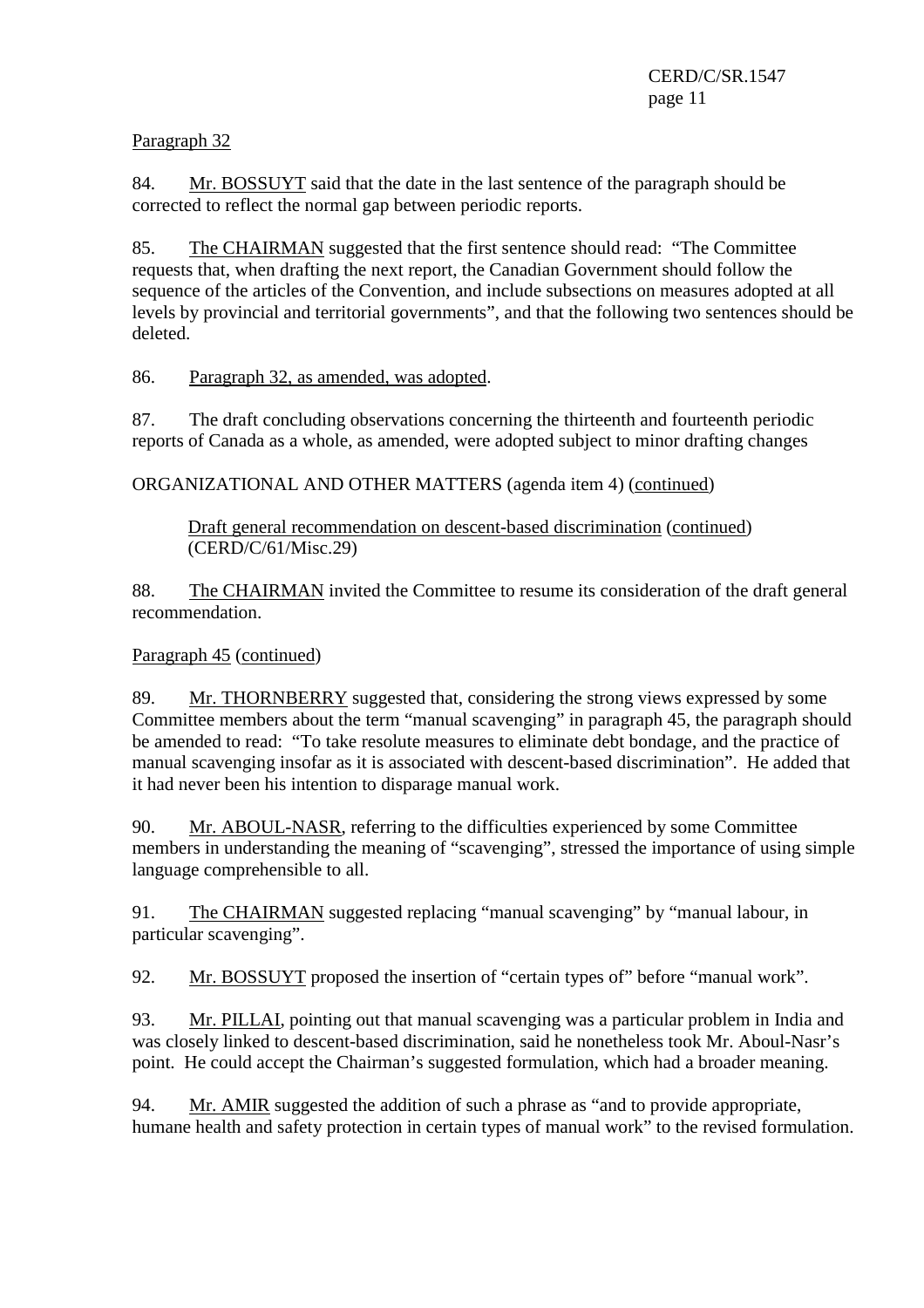95. Mr. de GOUTTES suggested that, in order to avoid stigmatizing all manual labour, it might be more appropriate to insert "certain types of exceptionally arduous manual labour, in particular" between "of" and "manual scavenging".

96. Mr. BOSSUYT pointed out that the aim was not to eliminate manual work per se, but descent-based discrimination associated with it.

97. Mr. THIAM recalled that the Committee's true objective should be the elimination of discrimination and not manual work. Despite their degrading character, certain tasks had to be performed, particularly in developing countries where mechanized services did not yet exist. The emphasis should be on the conditions in which arduous forms of labour were performed. If the public's perception of those types of manual work were to change positively, and the pay and conditions of the people who were obliged to perform them were improved, that would go a long way towards eliminating descent-based discrimination.

98. Mr. THORNBERRY proposed the following wording: "To take resolute measures to eliminate debt bondage, and degrading conditions of labour associated with descent-based discrimination."

99. Paragraph 45, as amended, was adopted.

Measures in the field of education

Paragraph 46

100. Mr. THIAM proposed replacing "affected" in paragraph 46 by "all".

101. Mr. SICILIANOS requested clarification of that proposal.

102. Mr. THORNBERRY said that the proposed change to the wording would cause the text to lose its specificity.

103. Mr. LINDGREN ALVES said that he understood Mr. Thiam's concern and proposed replacing "include and do not exclude children of affected communities" in paragraph 46 by "include children of all communities and do not exclude any children on the basis of descent".

104. Paragraph 46, as amended, was adopted.

# Paragraph 47

105. Mr. THIAM proposed replacing "affected" by "all", explaining that, in many African school systems, children did not necessarily drop out of school as a result of discrimination; many were forced to leave because of a lack of educational provision. The fault lay with Governments who failed to fulfil their obligation to improve access to education. In the case of girls, their mothers were even actively encouraged to remove them from school to help in the home.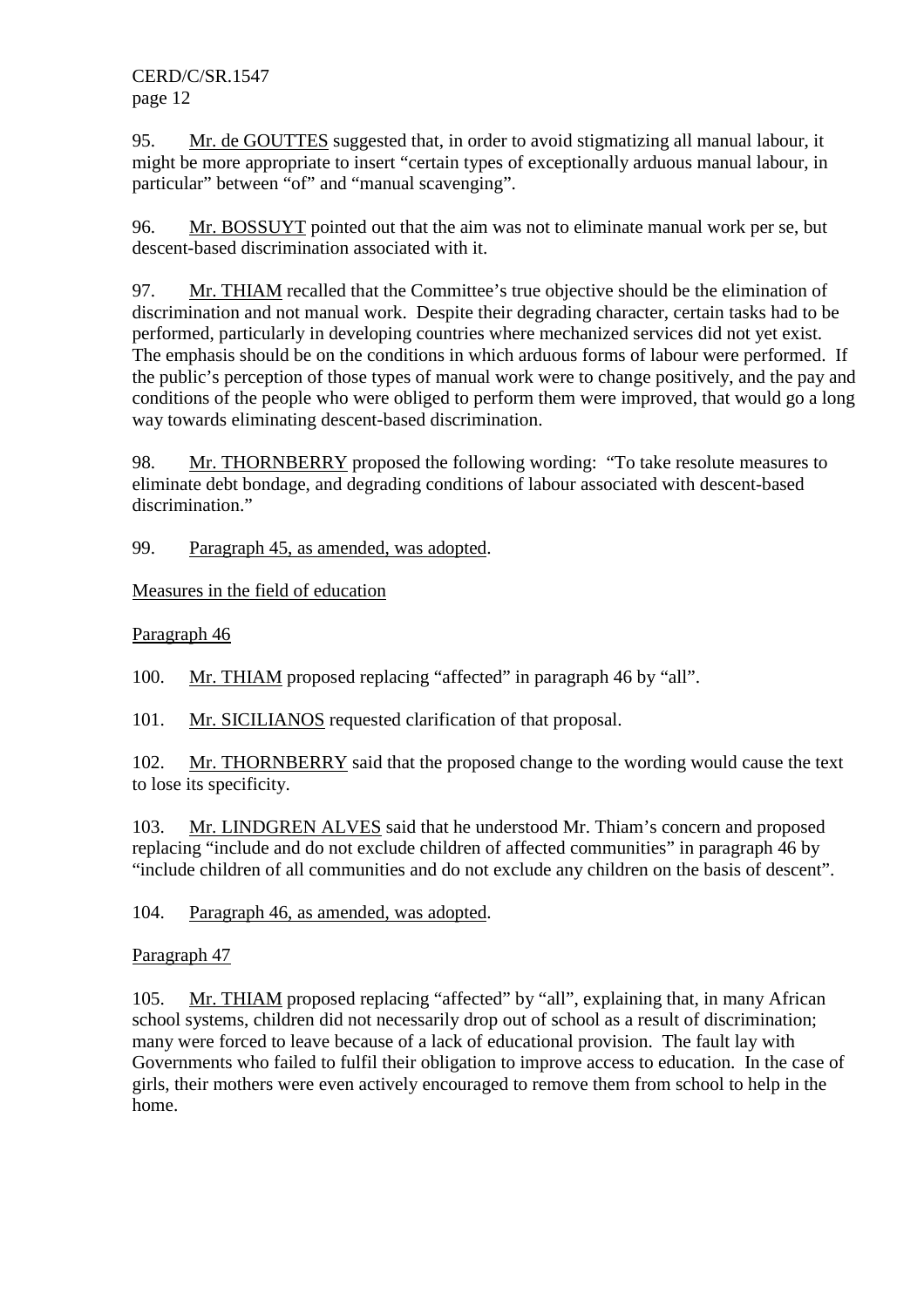106. Mr. LINDGREN ALVES, supported by Mr. RESHETOV, pointed out that, since the text as a whole dealt with descent-based discrimination, it was necessary to refer to "affected" communities in order to identify a particular area of concern. The paragraph did not deal with the rights of children in general, but focused on those who suffered discrimination on the grounds of descent.

107. Mr. de GOUTTES said that a compromise solution might be to refer to all communities, in particular affected communities.

108. Mr. THIAM observed, in response to the point made by Mr. Lindgren Alves, that paragraph 49 already referred specifically to "communities subject to descent-based discrimination" and that, therefore, his proposed amendment would not affect the focus of the document.

109. Mr. AMIR said he felt that the text should be amended to reflect the fact that, in many countries, girls of 14, or even less, were forced to leave school to get married.

110. The CHAIRMAN said that to do so would unduly broaden the scope of the text and suggested the following wording based on Mr. de Gouttes' proposal: "To reduce school drop-out rates for children of all communities, in particular affected communities, with special attention to the situation of girls."

111. Paragraph 47, as amended, was adopted.

Paragraph 48

112. Mr. THORNBERRY, proposed clarifying the wording by amending it to read: "To combat discrimination by public or private bodies against students who are members of descent-based communities or any harassment of such students."

113. Paragraph 48, as amended, was adopted.

Paragraphs 49 and 50

114. Paragraphs 49 and 50 were adopted.

115. The CHAIRMAN recalled that, with regard to the section headings "Economic, social and cultural rights" and "Measures in the field of education", the view had been expressed that, strictly speaking, education belonged under "Economic, Social and cultural rights".

116. Mr. SICILIANOS said that the problem might be solved by inserting "Specific" before "measures" in the heading of the section on education.

117. Mr. THORNBERRY suggested changing the preceding chapter heading from "Economic, social and cultural rights" to "Measures in the field of employment, housing and health".